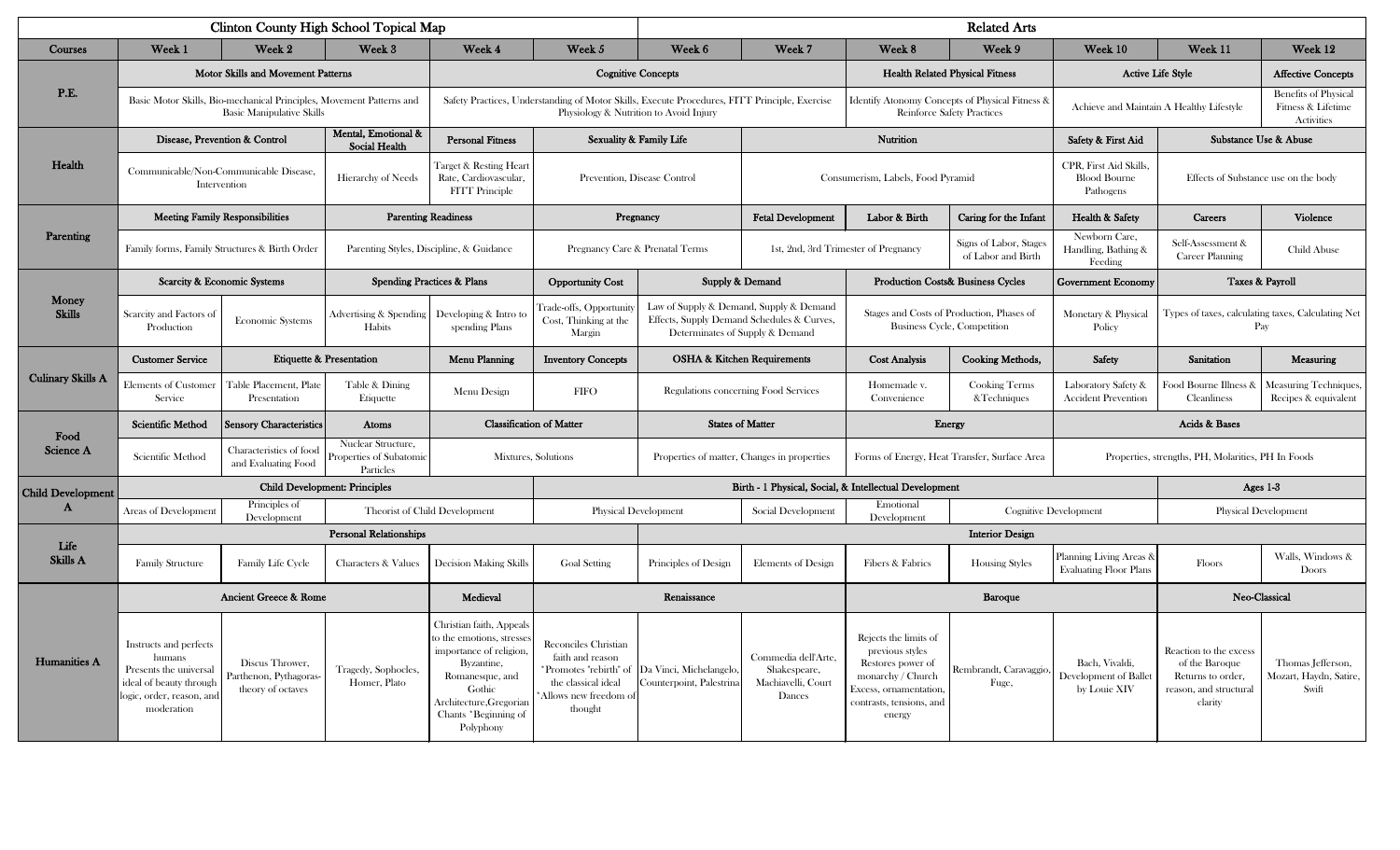| Courses                       | Week 13                                               | Week 14                                                  | Week 15                                                        | Week 16                              | Week 17                                               | Week 18                                             | Week 19                                   | Week 20                                 | Week 21                                       | Week 22                             | Week 23                                                                | Week 24                                                                                    |  |
|-------------------------------|-------------------------------------------------------|----------------------------------------------------------|----------------------------------------------------------------|--------------------------------------|-------------------------------------------------------|-----------------------------------------------------|-------------------------------------------|-----------------------------------------|-----------------------------------------------|-------------------------------------|------------------------------------------------------------------------|--------------------------------------------------------------------------------------------|--|
| <b>Money Skills</b>           | Financial<br>Institutions                             | <b>Checking Accounts</b>                                 | Savings                                                        | Investing                            |                                                       | Time Value of<br>Money                              | Interest                                  |                                         | Credit                                        |                                     |                                                                        |                                                                                            |  |
|                               | Institutions                                          | Types of Financial Types of Checking<br>Acct.            | Goals & Savings<br><b>Stock Market &amp; Bonds</b><br>Accounts |                                      | Rule of 72                                            |                                                     | Calculating simple & Compound<br>Interest |                                         | Types of Credit, Credit Card Selection        |                                     | Credit Reports, Identity Theft                                         |                                                                                            |  |
| <b>Child Development</b><br>B | Ages 1-3 Physical, Social, & Intellectual Development |                                                          |                                                                |                                      | Ages 4-6 Physical, Social, & Intellectual Development |                                                     |                                           |                                         |                                               |                                     |                                                                        | <b>Lesson Planning</b>                                                                     |  |
|                               | Social<br>Emotional<br>Development<br>Development     |                                                          | <b>Cognitive Development</b><br><b>Physical Development</b>    |                                      |                                                       | Social<br>Emotional<br>Development<br>Development   |                                           | <b>Cognitive Development</b>            |                                               |                                     | <b>KTIP</b> Lesson<br>Blooms Taxonomy Planning & Writing<br>Objectives |                                                                                            |  |
| Culinary<br>Skills B          | Herbs                                                 | Dairy & Cheese                                           | Fruits, Vegetables<br>& Salads                                 | Grains                               | Eggs                                                  | Cakes, Cookies &<br>Pies                            | <b>Beef</b>                               | Poultry                                 | Fish                                          | Soups                               | Pastas                                                                 | Careers                                                                                    |  |
|                               | Herbs &<br>Laboratory<br>Experience                   | Dairy & Cheese<br>Products &<br>Laboratory<br>Experience | Fruits, Vegetables<br>& Salads &<br>Laboratory<br>Experience   | Grains &<br>Laboratory<br>Experience | Eggs & Laboratory<br>Experience                       | Cakes, Cookies &<br>Pies & Laboratory<br>Experience | Beef & Laboratory<br>Experience           | Poultry &<br>Laboratory<br>Experience   | Fish & Laboratory<br>Experience               | Soups &<br>Laboratory<br>Experience | Pasta & Laboratory<br>Experience                                       | Career Research,<br>Resume Planning,<br>Interviewing<br>Techniques, Cover<br>and Thank you |  |
|                               | <b>Nutrients</b>                                      |                                                          |                                                                |                                      |                                                       |                                                     |                                           |                                         |                                               |                                     |                                                                        |                                                                                            |  |
|                               |                                                       |                                                          |                                                                |                                      |                                                       |                                                     | Metabolism                                |                                         | <b>Enzymes</b>                                |                                     | <b>Additives</b>                                                       | Careers                                                                                    |  |
| Food<br><b>Science B</b>      | Water                                                 | Carbohydrates                                            | Proteins                                                       | Lipids                               | <b>Vitamins</b>                                       | Minerals                                            | Process of Metabolism, KREB Cycle         |                                         |                                               | Chemical Reactions, Enzyme Activity | Regulations &<br><b>Additive Use</b>                                   | Researching careers<br>in food science                                                     |  |
|                               | <b>Interior Design</b>                                |                                                          |                                                                | <b>Fashion &amp; Design</b>          |                                                       |                                                     |                                           |                                         | Consumerism                                   |                                     |                                                                        |                                                                                            |  |
| Life<br><b>Skills B</b>       | Furniture                                             | Presentation<br><b>Boards</b>                            | <b>Fashion History</b>                                         | Sewing Machine &<br>Equipment        | Laundry                                               | <b>Hand Stitching</b>                               | Financial<br>Institutions                 |                                         | <b>Spending Practices   Checking Accounts</b> | Credit                              | Savings                                                                | Investments                                                                                |  |
|                               |                                                       | Romanticism                                              |                                                                |                                      | Realism                                               |                                                     |                                           | <b>Impressionism/Post Impressionism</b> |                                               |                                     | Modern & Contemporary                                                  |                                                                                            |  |